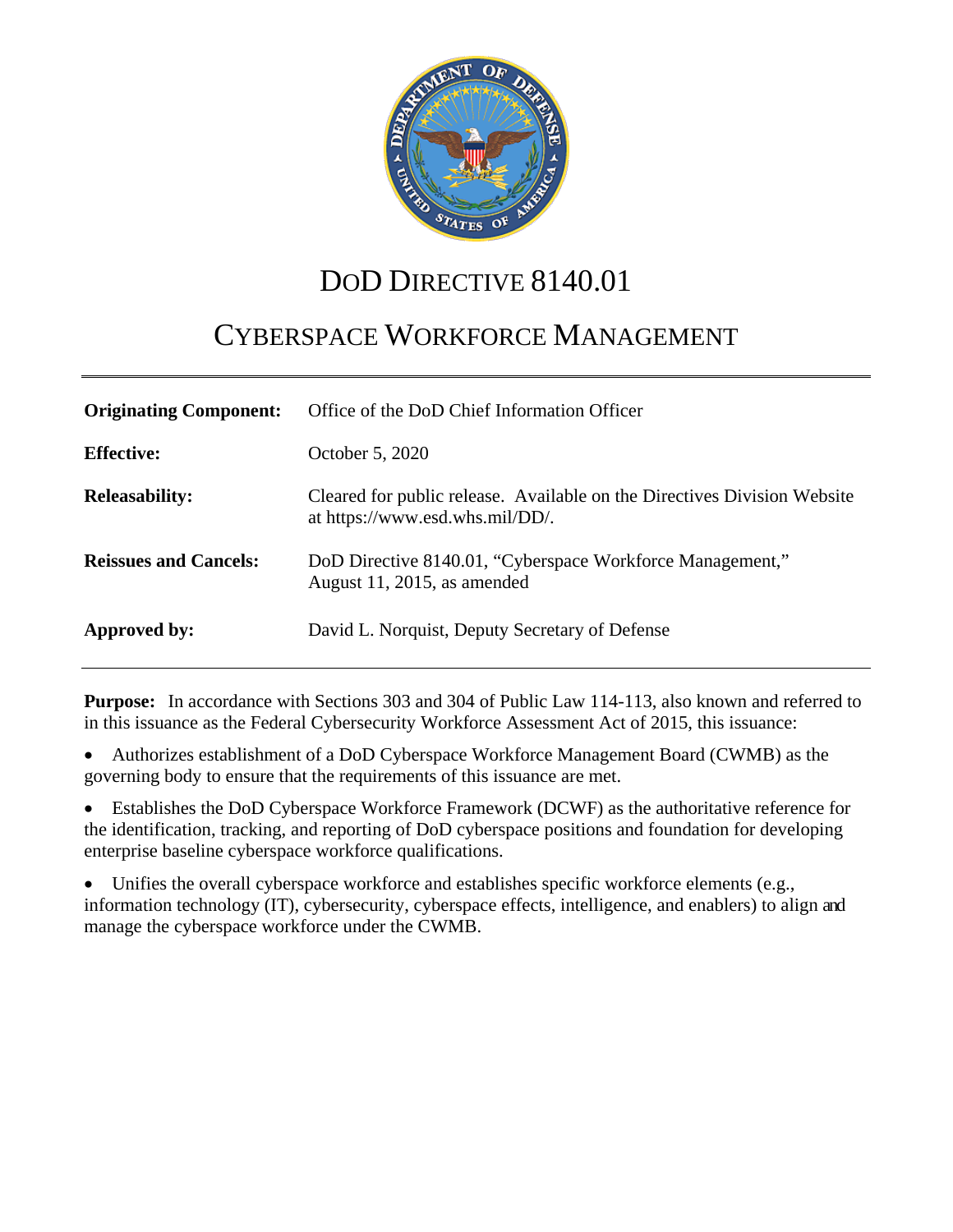## **TABLE OF CONTENTS**

| 2.9. Assistant Secretary of Defense for Homeland Defense and Global Security7           |  |
|-----------------------------------------------------------------------------------------|--|
|                                                                                         |  |
| 2.11. Secretaries of the Military Departments and Commandant of the United States Coast |  |
|                                                                                         |  |
|                                                                                         |  |
|                                                                                         |  |
|                                                                                         |  |
|                                                                                         |  |
|                                                                                         |  |
|                                                                                         |  |
|                                                                                         |  |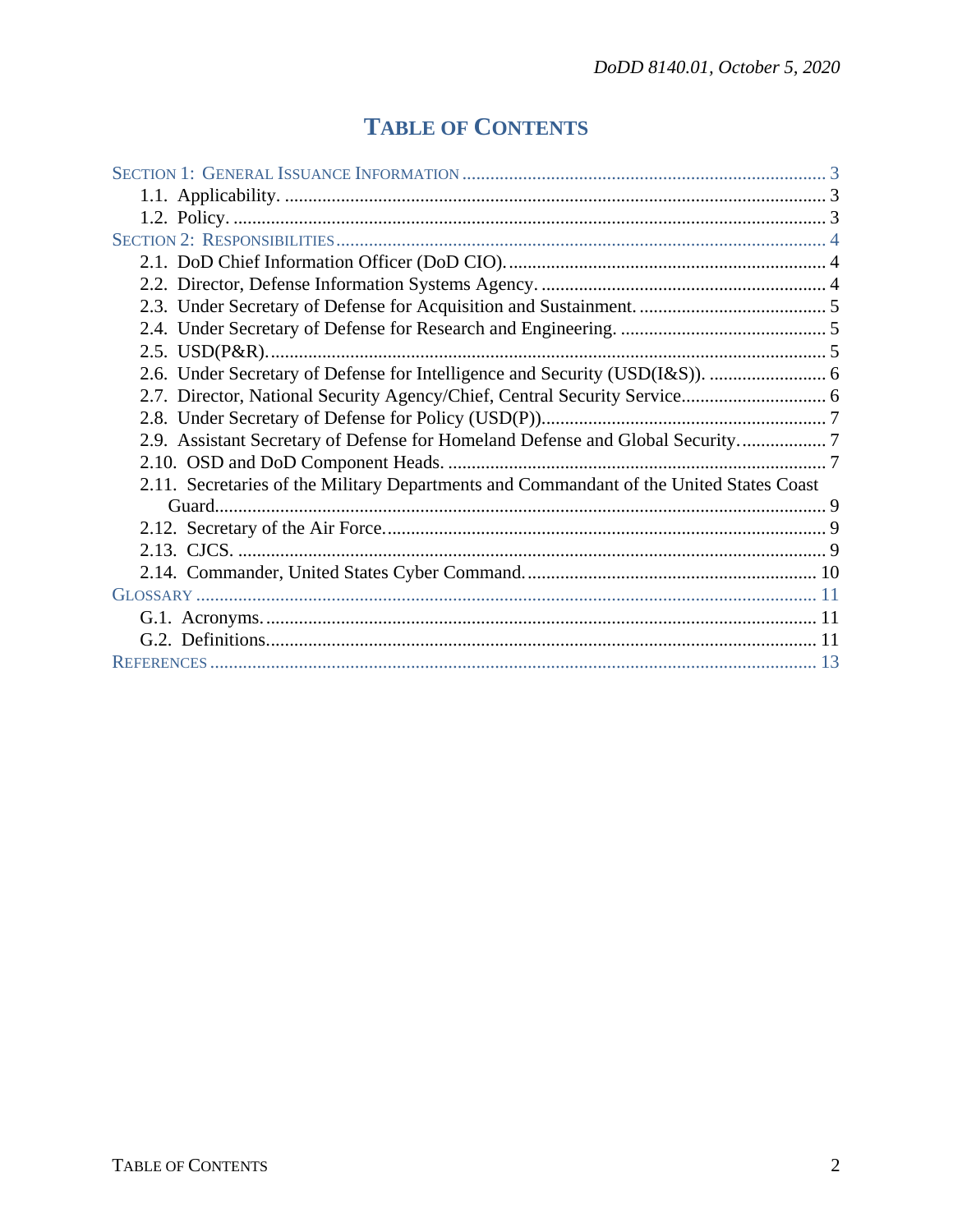## **SECTION 1: GENERAL ISSUANCE INFORMATION**

#### <span id="page-2-1"></span><span id="page-2-0"></span>**1.1. APPLICABILITY.**

This issuance applies to the OSD, the Military Departments (including the Coast Guard at all times, including when it is a Service in the Department of Homeland Security by agreement with that Department), the Office of the Chairman of the Joint Chiefs of Staff (CJCS) and the Joint Staff, the Combatant Commands, the Office of the Inspector General of the Department of Defense, the Defense Agencies, the DoD Field Activities, and all other organizational entities within the DoD (referred to collectively in this issuance as the "DoD Components").

#### <span id="page-2-2"></span>**1.2. POLICY.**

a. The DoD maintains a total force management perspective to provide qualified cyberspace government civilian and military personnel to identified and authorized positions, augmented where appropriate by contracted services support. These personnel function as an integrated workforce with complementary skill sets to provide an agile, flexible response to DoD requirements.

b. The appropriate mix of military and government civilian positions and contracted support designated to perform cyberspace work roles is determined in accordance with DoD Instruction (DoDI) 1100.22.

c. Civilian and military personnel performing cyberspace work roles must meet qualification standards established in DoD cyberspace workforce policy, in addition to other applicable workforce qualification and training requirements (e.g., acquisition, intelligence, communications). These requirements should not be construed to modify, replace, or conflict with General Schedule occupational qualification requirements established by the Office of Personnel Management.

d. DoD Component compliance with this issuance is monitored via authoritative manpower and personnel systems as an element of mission readiness; as appropriate and as a management review item.

e. Nothing in this issuance:

(1) Replaces or infringes on the responsibilities, functions, or authorities of the OSD or DoD Component heads, as prescribed by law or Executive order, assigned in chartering DoD directives (DoDDs), detailed in other DoD issuances or, as applicable, in Director of National Intelligence policy issuances.

(2) Infringes on the DoD Office of the Inspector General's statutory independence and authority as articulated in Public Law 95-452, as amended. In the event of any conflict between this issuance and the DoD Office of the Inspector General's statutory independence and authority, Public Law 95-452 takes precedence.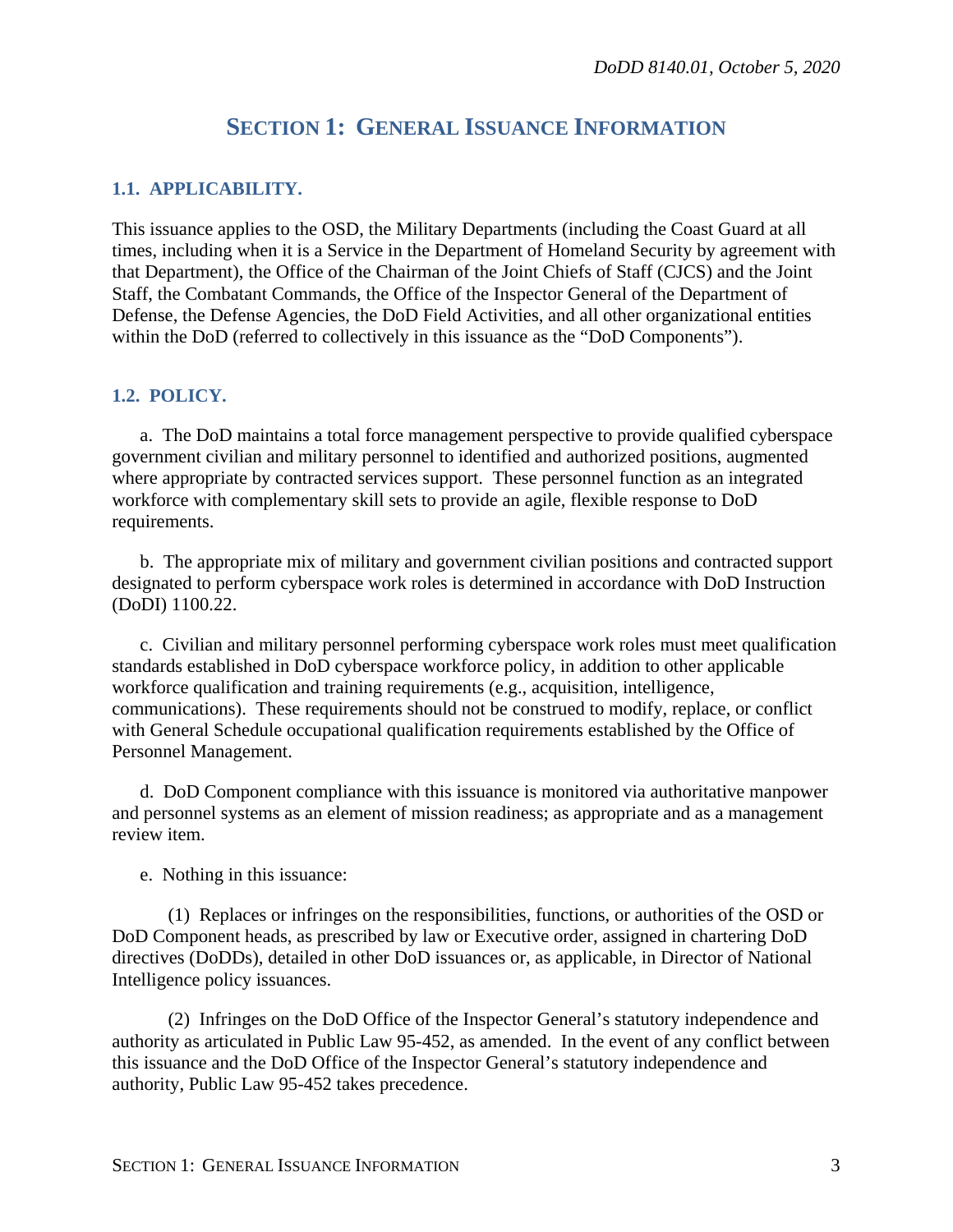## **SECTION 2: RESPONSIBILITIES**

#### <span id="page-3-1"></span><span id="page-3-0"></span>**2.1. DOD CHIEF INFORMATION OFFICER (DOD CIO).**

In addition to the responsibilities in Paragraph 2.10., the DoD CIO:

a. Oversees the management of DoD IT, cybersecurity, and cyberspace enabler workforce elements of the DoD cyberspace workforce in accordance with DoDDs 5144.02 and 8000.01.

b. Recommends, in collaboration with the DoD Component heads, cyberspace workforce management requirements and personnel qualification standards for positions and personnel required to perform IT, cybersecurity, and enabler work roles to the CWMB for approval, in accordance with DoDDs 1100.4, 5144.02, and 8000.01.

c. Serves as a standing member of the CWMB in accordance with the CWMB charter.

d. Collaborates with the Under Secretary of Defense for Personnel and Readiness (USD(P&R)) and the DoD Component heads to establish metrics to monitor and validate compliance with this issuance.

e. Establishes, in coordination with the CJCS, academic programs at the National Defense University to educate leaders in IT, information resources management, and cybersecurity requirements and capabilities.

f. Collaborates with appropriate stakeholders to develop requirements and provide guidance and oversight to the DoD Cyber Crime Center (DC3) in support of training and qualification development specialized cyber training, digital forensics examiners, cyber analysis and cybersecurity in accordance with DoDD 5505.13E.

g. Serves as the Office of Primary Responsibility for DoD IT, cybersecurity, and cyberspace enabler work roles.

#### <span id="page-3-2"></span>**2.2. DIRECTOR, DEFENSE INFORMATION SYSTEMS AGENCY.**

Under the authority, direction, and control of the DoD CIO, and in addition to the responsibilities in Paragraph 2.10., the Director, Defense Information Systems Agency:

a. Provides DoD Components with training materials, content, products, assessment tools, and methodologies related to DoD IT and cybersecurity policies, concepts, procedures, tools, techniques, and systems.

b. Provides shareable methodology and tools, including timelines and implementation guidance, to DoD Components to establish and measure effectiveness of training programs.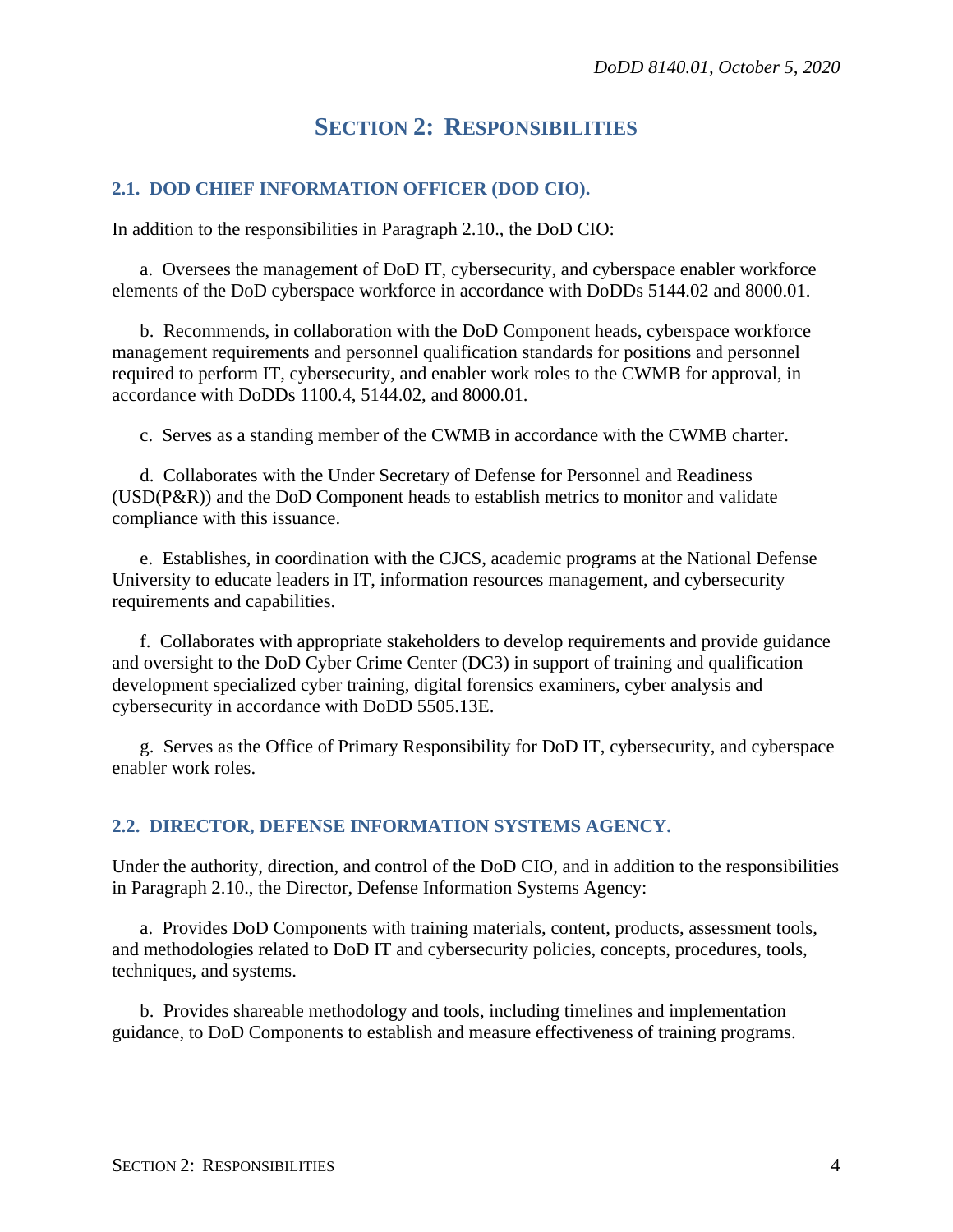#### <span id="page-4-0"></span>**2.3. UNDER SECRETARY OF DEFENSE FOR ACQUISITION AND SUSTAINMENT.**

In addition to the responsibilities in Paragraph 2.10., the Under Secretary of Defense for Acquisition and Sustainment:

a. Recommends, in collaboration with the DoD Component heads, acquisition qualification requirements for work roles responsible for acquisition of DoD systems and cyberspace capabilities to the CWMB for approval.

b. Ensures personnel performing cyberspace work roles within the DoD information network system development lifecycle processes are qualified in accordance with DoD cyberspace workforce policy.

c. Provides guidance and oversight to the Defense Acquisition Workforce to incorporate the requirements of this issuance into contracts.

d. In coordination with the President of the Defense Acquisition University, ensures that cyberspace work role requirements are integrated into appropriate acquisition training and development curriculum.

#### <span id="page-4-1"></span>**2.4. UNDER SECRETARY OF DEFENSE FOR RESEARCH AND ENGINEERING.**

In addition to the responsibilities in Paragraph 2.10., the Under Secretary of Defense for Research and Engineering:

a. Recommends, in collaboration with the DoD Component heads, acquisition qualification requirements for work roles responsible for research and development of DoD systems and cyberspace capabilities to the CWMB for approval.

b. Ensures personnel performing cyberspace work roles within the DoD information systems life-cycle development processes are qualified in accordance with DoD cyberspace workforce policy.

c. In coordination with the President of the Defense Acquisition University, ensures that cyberspace work role requirements are integrated into appropriate acquisition training and development curriculum.

#### <span id="page-4-2"></span>**2.5. USD(P&R).**

In addition to the responsibilities in Paragraph 2.10., the USD(P&R):

a. Establishes policy guidance to support military cyberspace training requirements in accordance with DoDD 1322.18.

b. Provides DoD Components with access to systems collecting required cyberspace workforce manpower and personnel data required by DoD cyberspace workforce policy. For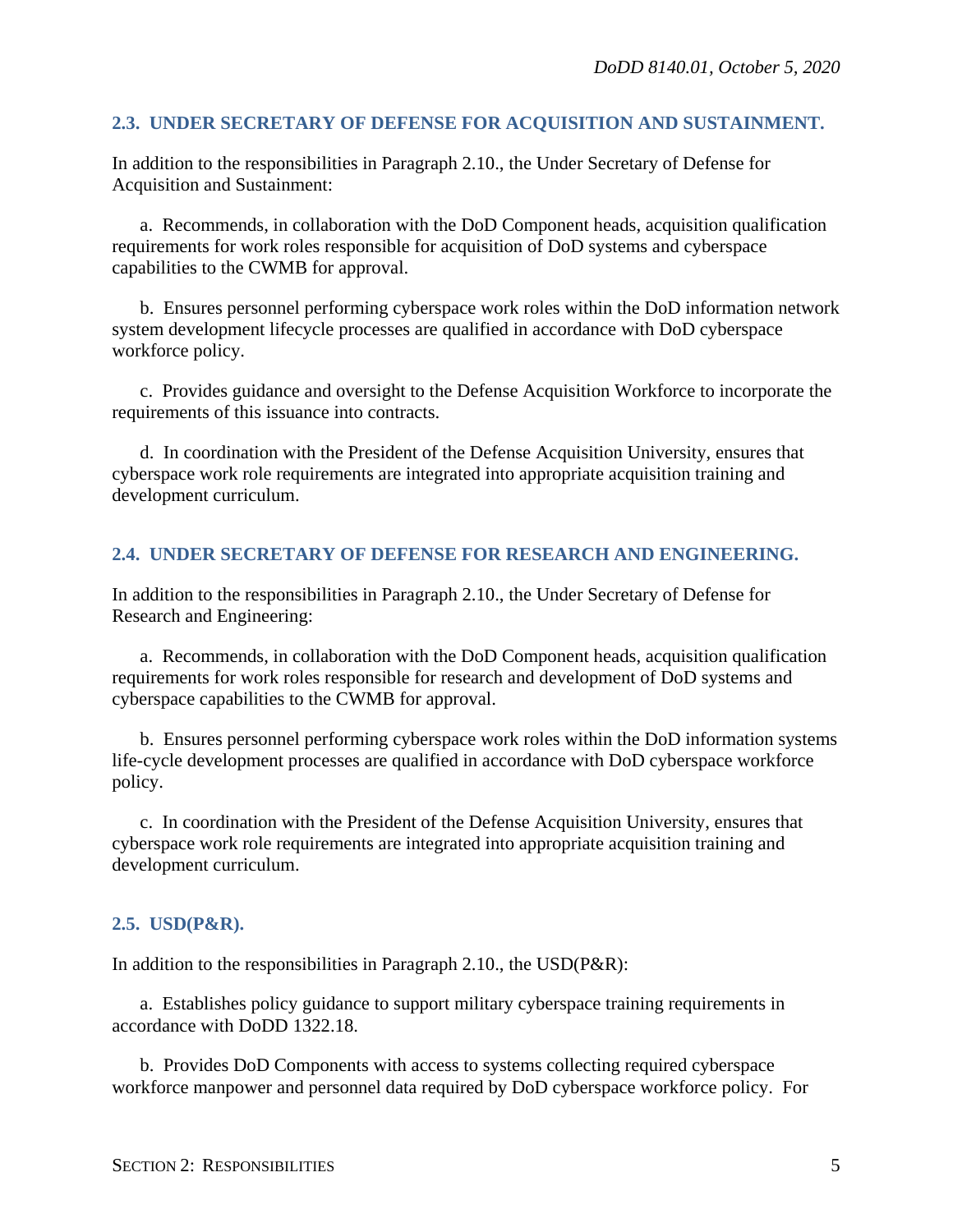required information not currently collected, develop data elements and direct collection in authoritative manpower and personnel systems.

c. Serves as standing member of the CWMB in accordance with the CWMB charter.

d. Provides DoD Components with manpower and Total Force policies for determining requirements and manpower mix.

e. Facilitates labor-management obligations in accordance with Volume 711 of DoDI 1400.25.

#### <span id="page-5-0"></span>**2.6. UNDER SECRETARY OF DEFENSE FOR INTELLIGENCE AND SECURITY (USD(I&S)).**

In addition to the responsibilities in Paragraph 2.10., the USD(I&S):

a. Establishes and maintains workforce management requirements, qualification standards, and certification programs for intelligence, counterintelligence, security, law enforcement, sensitive activities, and other related positions and personnel required to operate in or support the cyberspace domain. This is done in coordination with the Defense intelligence, counterintelligence, and law enforcement agencies, the Joint Staff, the Office of the USD(P&R), and the Military Departments.

b. Establishes and maintains, in coordination with the DoD CIO, appropriate workforce management requirements and personnel qualification standards for digital forensics to support DC3 curriculum development in accordance with DoDD 5505.13E.

c. Serves as a standing member of the CWMB.

d. Implements this issuance for personnel who support DoD intelligence, security, and law enforcement missions in the cyberspace domain, and acts as the Office of Primary Responsibility for work roles and associated qualification standards for the intelligence elements of the DoD cyberspace workforce.

#### <span id="page-5-1"></span>**2.7. DIRECTOR, NATIONAL SECURITY AGENCY/CHIEF, CENTRAL SECURITY SERVICE.**

Under the authority, direction, and control of the USD(I&S), and in addition to the responsibilities in Paragraph 2.10., the Director, National Security Agency/Chief, Central Security Service:

a. Oversees development and maintenance of standards for cryptologic work roles related to cyberspace operations, training, and personnel certifications in accordance with DoDIs 3115.11 and 3305.09.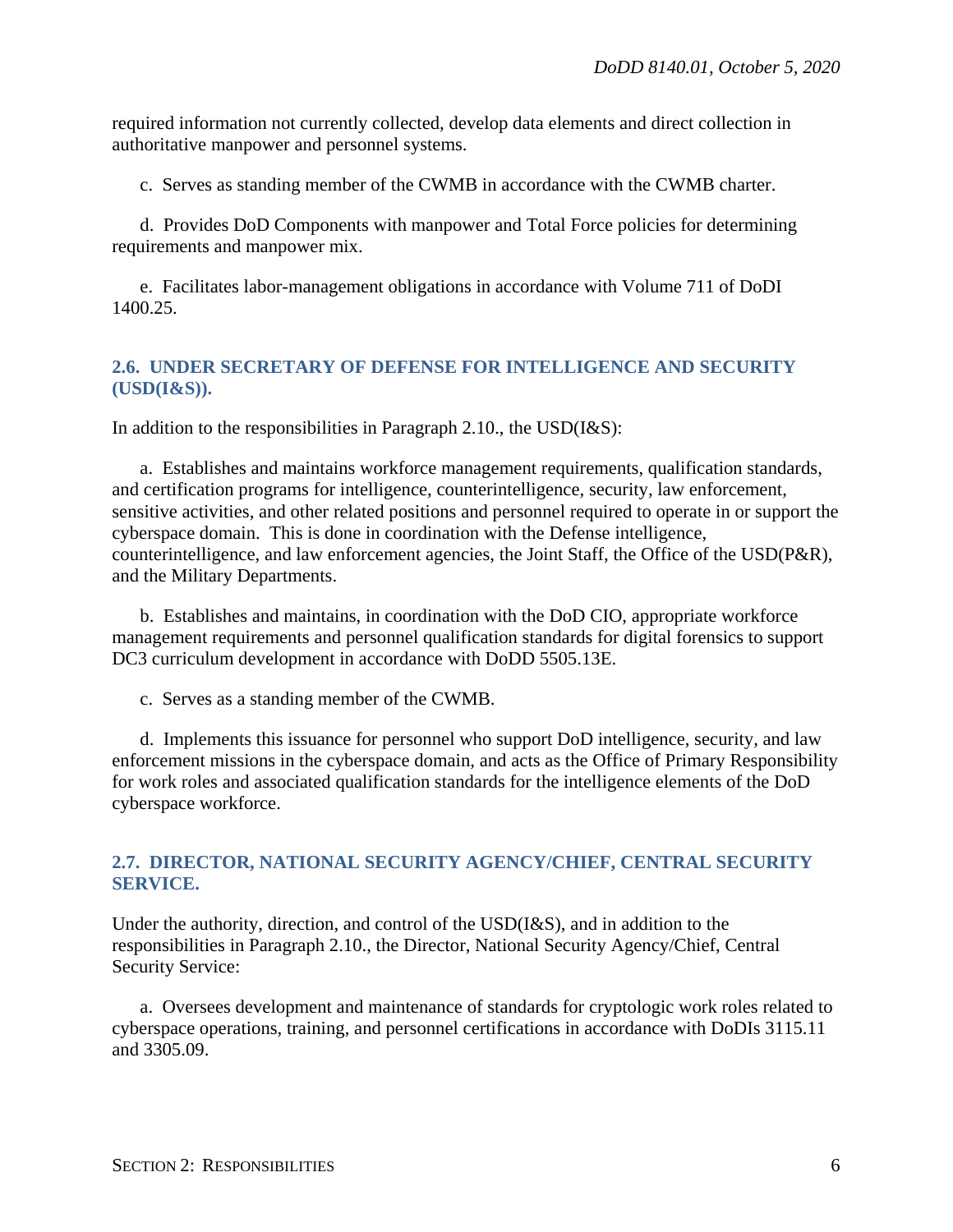b. Develops and provides appropriate training and education standards for DoD personnel who perform cryptologic work roles related to cyberspace operations.

#### <span id="page-6-0"></span>**2.8. UNDER SECRETARY OF DEFENSE FOR POLICY (USD(P)).**

In addition to the responsibilities in Paragraph 2.10., the USD(P):

a. Coordinates and maintains a cyberspace strategy and advises on implementing that strategy in accordance with DoDD 5111.01.

b. Serves as a standing member of the CWMB.

#### <span id="page-6-1"></span>**2.9. ASSISTANT SECRETARY OF DEFENSE FOR HOMELAND DEFENSE AND GLOBAL SECURITY.**

Under the authority, direction, and control of the USD(P) and in addition to the responsibilities in Paragraph 2.10., the Assistant Secretary of Defense for Homeland Defense and Global Security, in his or her role as the Principal Cyber Advisor:

a. Recommends, in collaboration with the DoD Component heads, workforce management requirements and qualification standards for positions and personnel required to perform cyberspace effects work roles to the CWMB for approval.

b. Collaborates with the DoD CIO, the USD(P&R), the USD(I&S), the Secretaries of the Military Departments, the Commandant of the United States Coast Guard, and the CJCS to establish metrics for the cyberspace effects workforce to monitor and validate compliance as an element of mission readiness.

- c. Serves as the Office of Primary Responsibility for cyberspace effects work roles.
- d. Serves as a standing member of the CWMB in accordance with the CWMB charter.

#### <span id="page-6-2"></span>**2.10. OSD AND DOD COMPONENT HEADS.**

The OSD and DoD Component heads:

a. Establish, resource, implement, and assess cyberspace workforce management programs for all DoD Component personnel in accordance with this issuance.

b. Identify total manpower required to perform cyberspace work roles in authoritative manpower and personnel systems in accordance with the Federal Cybersecurity Workforce Assessment Act of 2015.

c. Identify, document, track, and report qualifications for military, DoD civilian, and contractor support personnel who perform cyberspace work roles in accordance with DoDD 8000.01, DoDI 1336.05, Volume 4 of DoDI 1444.02, and Volume 1 of DoD Manual 7730.54.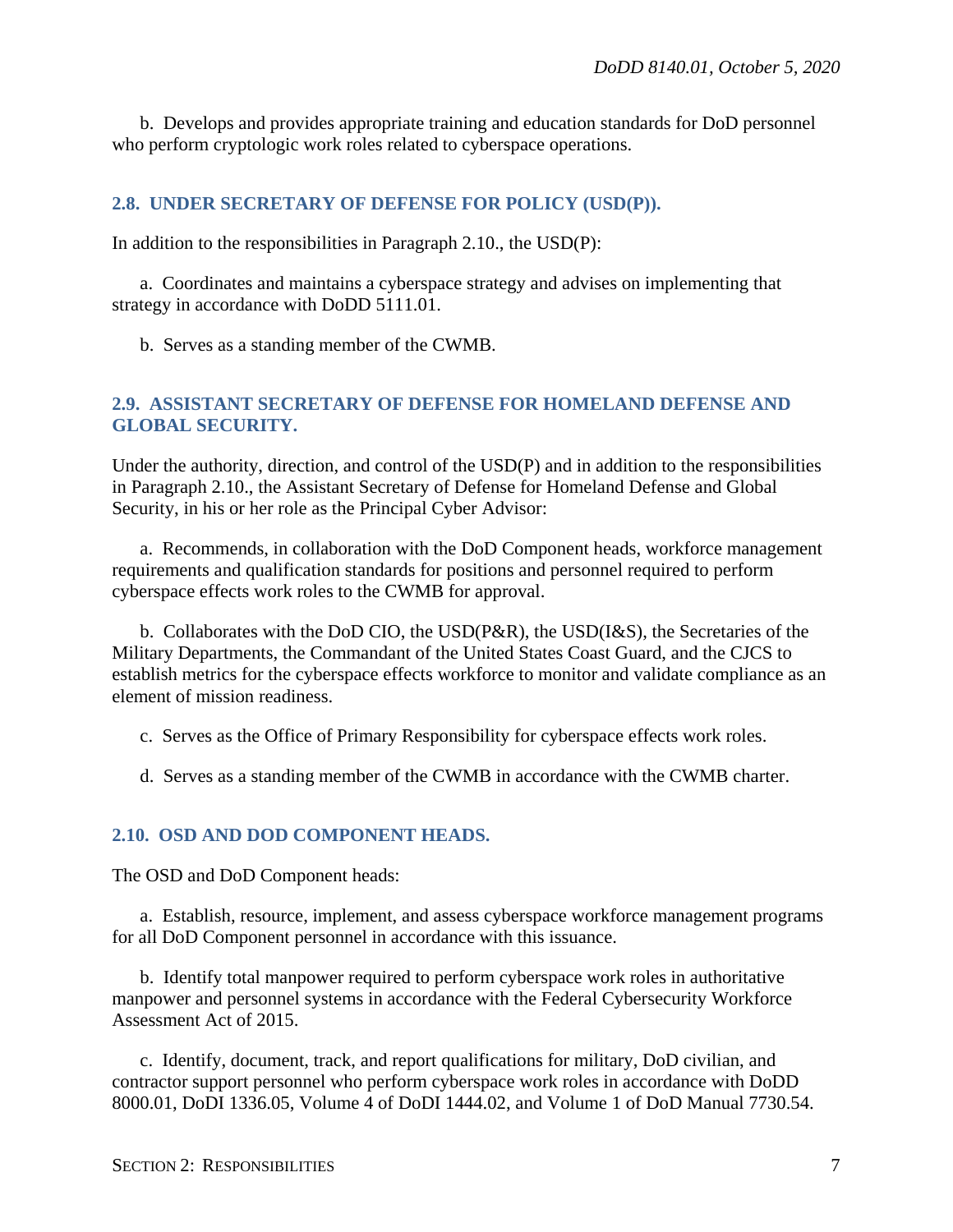d. Specify workforce qualification requirements in contracts that include the acquisition of personnel and services to perform cyberspace work roles. Contractor personnel performing such work roles must have their qualifications documented.

e. Through their DoD Component contracting officials, apply updated qualification standards, according to Defense Federal Acquisition Regulation Supplement Subpart 239.71, for contractors performing cyberspace work roles.

f. Require personnel who perform cyberspace work roles to meet qualification requirements established pursuant to this issuance.

g. Provide appropriate training for personnel who conduct assessments and inspections to ensure DoD Components have a compliant cyberspace workforce management program, including the verification of workforce qualifications.

h. Train students on the cyberspace domain and cyberspace operations considerations in professional military education.

i. Coordinate with the DoD intelligence, counterintelligence, and law enforcement agencies, the Joint Staff, Military Departments, and the Offices of the USD(P&R) and DoD CIO on the workforce management requirements, qualification standards, and certification programs for positions and personnel required to operate in or support the cyberspace domain.

j. Identify, establish, resource, implement, sustain, and assess additional Component-specific cyberspace work role training, qualification, and standards for the Component cyberspace workforce.

k. Provide access to current techniques, requirements, and knowledge resources to support developing personnel performing any cyberspace work role.

l. In conjunction with Joint Staff and the Combatant Commands, determine operational employment of the cyberspace workforce to address mission requirements.

m. Adhere to all labor-management obligations in accordance with Volume 711 of DoDI 1400.25.

n. Use the DCWF as the DoD authoritative reference for identifying, tracking, and reporting on cyberspace positions

o. Include compliance with the requirements of this issuance in DoD and DoD Componentlevel inspection programs and readiness reporting.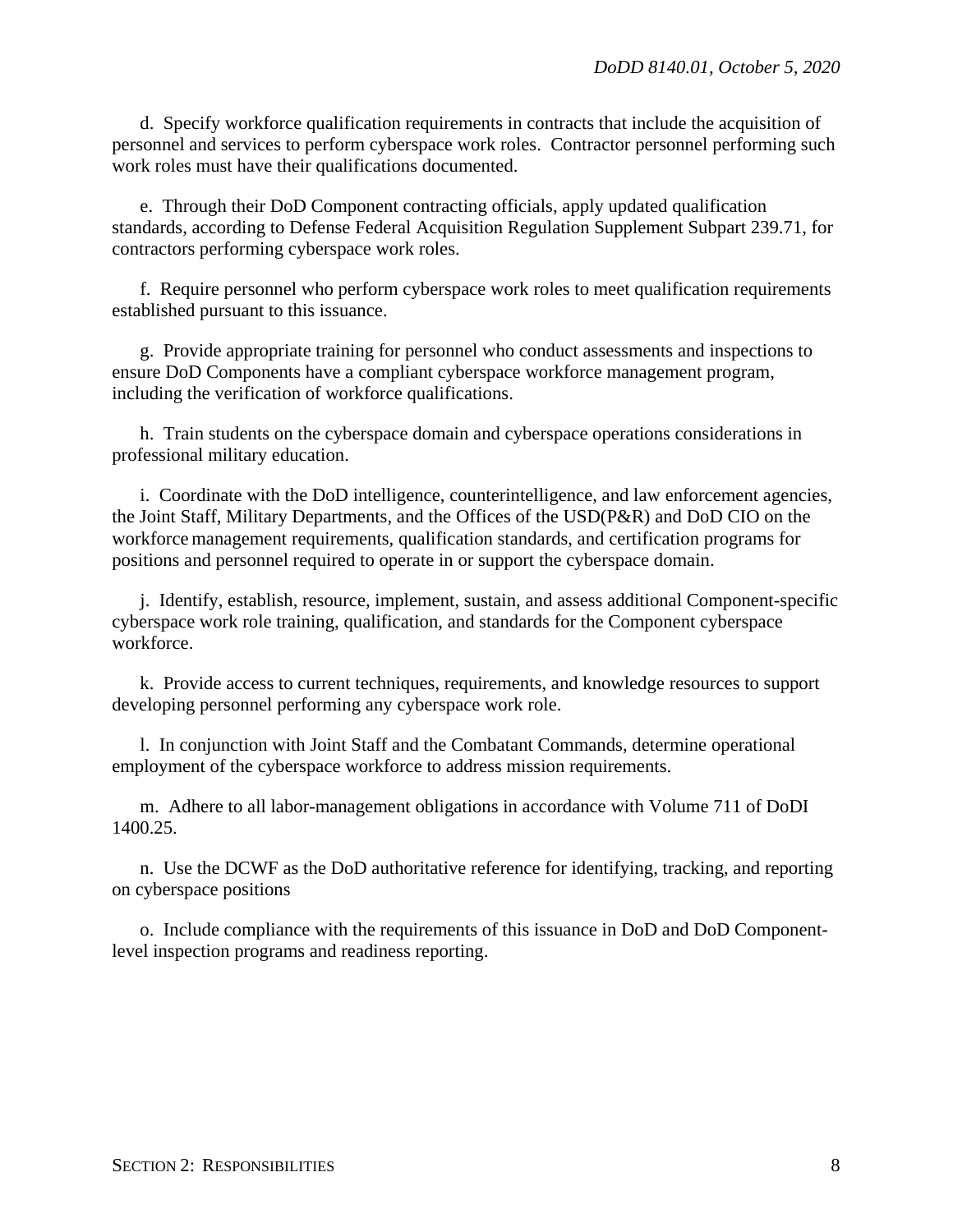#### <span id="page-8-0"></span>**2.11. SECRETARIES OF THE MILITARY DEPARTMENTS AND COMMANDANT OF THE UNITED STATES COAST GUARD.**

In addition to the responsibilities in Paragraph 2.10., the Secretaries of the Military Departments and the Commandant of the United States Coast Guard designate a representative to act as a standing member of the CWMB, in accordance with CWMB charter requirements.

#### <span id="page-8-1"></span>**2.12. SECRETARY OF THE AIR FORCE.**

As the DoD Executive Agent for the DC3 and for digital/multimedia forensics within the DoD Forensic Enterprise, in accordance with DoDDs 5505.13E and 5205.15E; and in addition to the responsibilities in Paragraphs 2.10. and 2.11., the Secretary of the Air Force, through the Director, DC3:

a. Supports development of standards for digital forensics personnel training and qualifications.

b. Coordinates with the DoD CIO, the USD(I&S), and the Secretaries of the other Military Departments to integrate appropriate training and education for DoD personnel who perform cyberspace investigations, digital forensics, and cyberspace analysis.

#### <span id="page-8-2"></span>**2.13. CJCS.**

In addition to the responsibilities in Paragraph 2.10., the CJCS:

a. Facilitates joint force development consistent with the overall responsibility of the CJCS to integrate cyberspace operations. This includes applications to:

(1) Strategy, policy, doctrine, and joint concepts of operations.

(2) Education, training, and exercises for DoD joint and combined operations.

b. Coordinates with the DoD CIO, the USD(P), the USD(I&S), and the Secretaries of the Military Departments on qualification standards for all cyberspace work roles, as appropriate.

c. Serves as a standing member of the CWMB.

d. Identifies, documents, and tracks joint positions and personnel assigned to cyberspace workforce positions in joint manpower and personnel system(s).

e. Facilitates coordination of work role requirements assigned to positions at Combatant Commands and their supporting Military Services when operating in the cyberspace domain.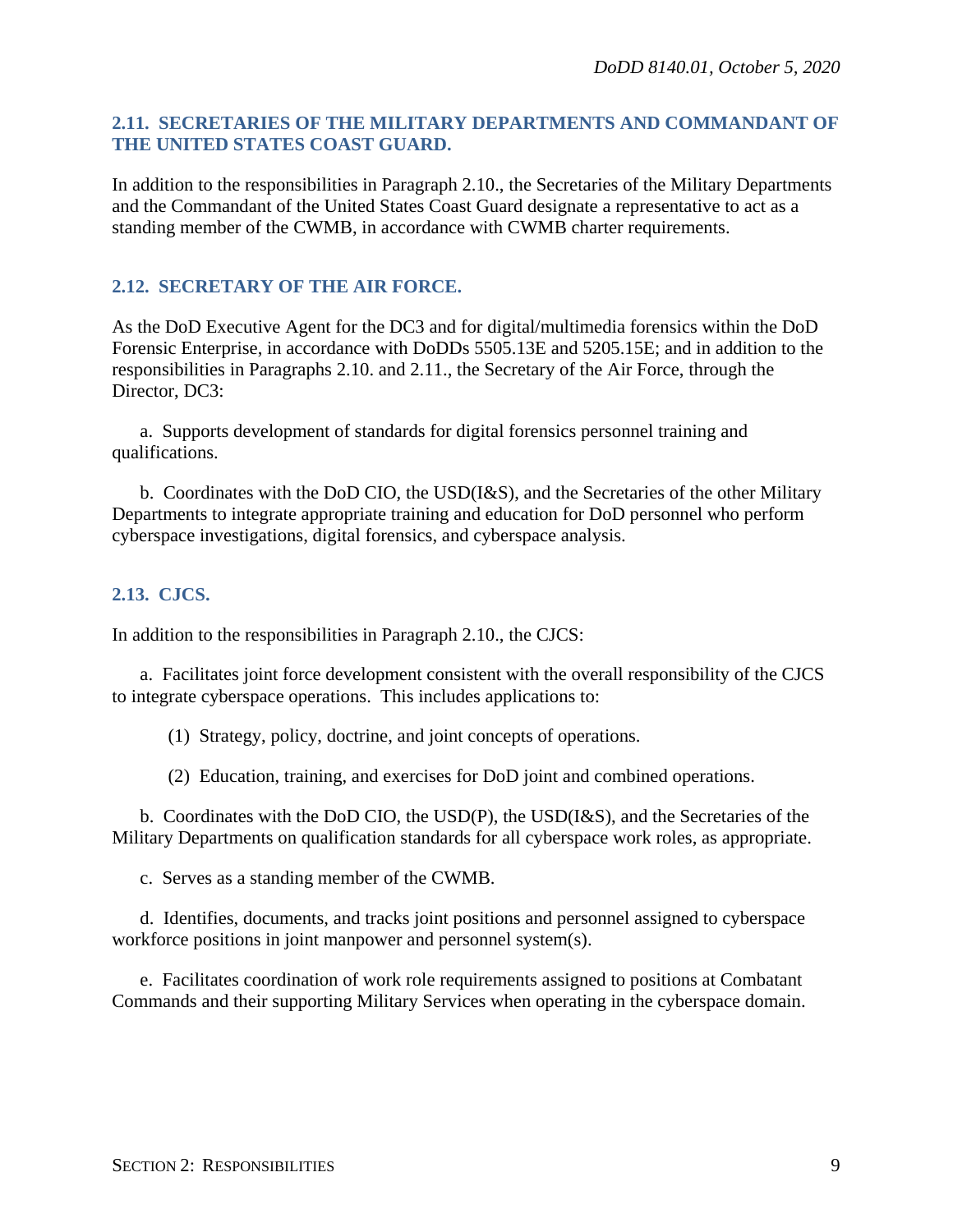#### <span id="page-9-0"></span>**2.14. COMMANDER, UNITED STATES CYBER COMMAND.**

In addition to the responsibilities in Paragraph 2.10., the Commander, United States Cyber Command:

a. Coordinates with the DoD CIO, the Principal Cyber Advisor, the USD(I&S), the CJCS, the Secretaries of the Military Departments, and the Commandant of the United States Coast Guard on qualification standards for all cyberspace work roles, as appropriate, to ensure enterprise baseline standards support mission force qualifications.

b. Ensures assigned joint forces are trained, certified, and interoperable with other forces.

c. Develops and maintains orders and instructions necessary to provision, train, and operate the DoD Cyber Operations Forces (COF).

(1) According to the DoD COF definition, there are five operational groups specifically categorized as the DoD COF including cyber mission forces, United States Cyber Command subordinate Command elements, DoD Component Network Operations Centers and Cyber Security Service Providers, special capability providers, and specially designated units.

(2) According to the DoD COF definition, there are five operational groups not categorized as DoD COF including business function elements, service retained forces, Joint Cyber Centers, Intelligence units and personnel, and Commander, United States Special Operations Command-assigned forces.

d. Conducts and supports joint training exercises.

e. Develops recommendations to the CJCS regarding strategy, doctrine, tactics, techniques, and procedures for the joint employment of the COF.

f. Identifies and recommends global joint sourcing solutions to the CJCS in coordination with the Military Services and other Combatant Commands, and supervises the implementation of sourcing decisions.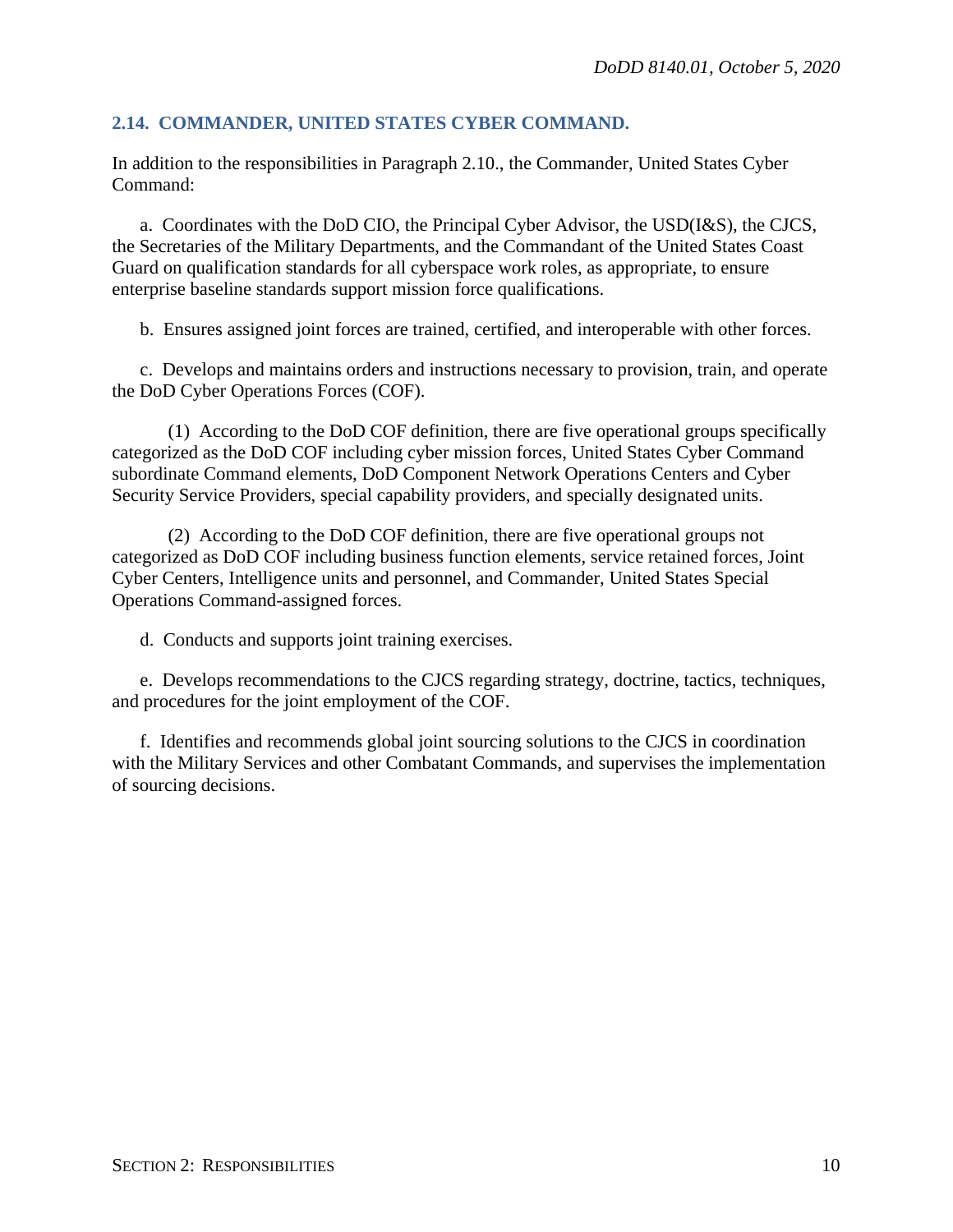## **GLOSSARY**

## <span id="page-10-1"></span><span id="page-10-0"></span>**G.1. ACRONYMS.**

| <b>ACRONYM</b>  | <b>MEANING</b>                                           |
|-----------------|----------------------------------------------------------|
| <b>CJCS</b>     | Chairman of the Joint Chiefs of Staff                    |
| <b>COF</b>      | cyber operations forces                                  |
| <b>CWMB</b>     | Cyberspace Workforce Management Board                    |
| DC <sub>3</sub> | DoD Cyber Crime Center                                   |
| DoD CIO         | DoD Chief Information Officer                            |
| DoDD            | DoD directive                                            |
| <b>DoDI</b>     | DoD instruction                                          |
| <b>IT</b>       | information technology                                   |
| $USD(I\&S)$     | Under Secretary of Defense for Intelligence and Security |
| USD(P)          | Under Secretary of Defense for Policy                    |
| $USD(P\&R)$     | Under Secretary of Defense for Personnel and Readiness   |

## <span id="page-10-2"></span>**G.2. DEFINITIONS.**

Unless otherwise noted, these terms and their definitions are for the purpose of this issuance.

| <b>TERM</b>                | <b>DEFINITION</b>                                                                                                                                                                                                                                                                                                                                                                                                             |
|----------------------------|-------------------------------------------------------------------------------------------------------------------------------------------------------------------------------------------------------------------------------------------------------------------------------------------------------------------------------------------------------------------------------------------------------------------------------|
| certification              | Defined in the August 13, 2008 Office of Personnel Management<br>Memorandum.                                                                                                                                                                                                                                                                                                                                                  |
| cyber operations<br>force  | Units organized, trained, and equipped to conduct offensive<br>cyberspace operations (OCO), defensive cyberspace operations<br>(DCO), and DoD Information Network operations.                                                                                                                                                                                                                                                 |
| cybersecurity              | Defined in Committee on National Security Systems Instruction No.<br>4009.                                                                                                                                                                                                                                                                                                                                                    |
| cybersecurity<br>workforce | Personnel who secure, defend, and preserve data, networks, net-<br>centric capabilities, and other designated systems by ensuring<br>appropriate security controls and measures are in place, and taking<br>internal defense actions. This includes access to system controls,<br>monitoring, administration, and integration of cybersecurity into all<br>aspects of engineering and acquisition of cyberspace capabilities. |
| cyberspace                 | Defined in the DoD Dictionary of Military and Associated Terms.                                                                                                                                                                                                                                                                                                                                                               |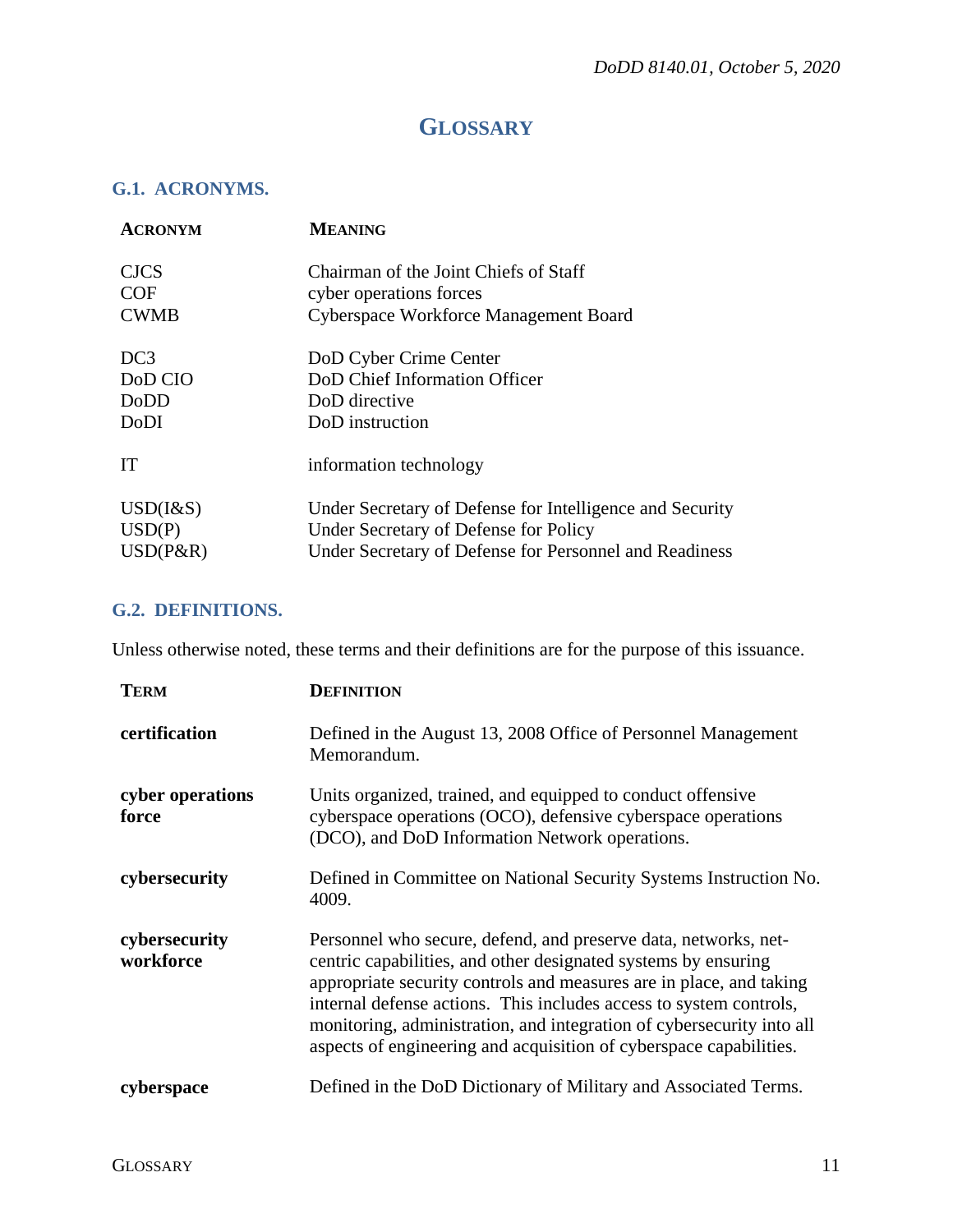| <b>TERM</b>                               | <b>DEFINITION</b>                                                                                                                                                                                                                                                                                                                                                                                                                                                        |
|-------------------------------------------|--------------------------------------------------------------------------------------------------------------------------------------------------------------------------------------------------------------------------------------------------------------------------------------------------------------------------------------------------------------------------------------------------------------------------------------------------------------------------|
| cyberspace effects<br>workforce           | Personnel who plan, support, and execute cyberspace capabilities<br>where the primary purpose is to externally defend or conduct force<br>projection in or through cyberspace.                                                                                                                                                                                                                                                                                           |
| cyberspace enabler<br>workforce           | Personnel who perform work roles to support or facilitate the<br>functions of cyber IT, cybersecurity, cyberspace effects, or<br>intelligence workforce (cyberspace) work roles. This includes<br>actions to support acquisition, training and leadership activities.                                                                                                                                                                                                    |
| cyberspace<br>operations                  | Defined in Committee on National Security Systems Instruction No.<br>4009.                                                                                                                                                                                                                                                                                                                                                                                               |
| cyberspace<br>workforce                   | Personnel who build, secure, operate, defend, and protect DoD and<br>U.S. cyberspace resources; conduct related intelligence activities;<br>enable future operations; and project power in or through cyberspace.<br>It is comprised of personnel assigned to the following workforce<br>elements: IT, cybersecurity, cyberspace effects, intelligence<br>workforce (cyberspace), cybersecurity, IT, portions of the<br>Intelligence workforces and cyberspace enablers. |
| information system                        | Defined in Committee on National Security Systems Instruction No.<br>4009.                                                                                                                                                                                                                                                                                                                                                                                               |
| intelligence<br>workforce<br>(cyberspace) | Personnel who collect, process, analyze, and disseminate information<br>from all sources of intelligence on foreign actors' cyberspace<br>programs, intentions, capabilities, research and development, and<br>operational activities.                                                                                                                                                                                                                                   |
| IT                                        | Defined in Committee on National Security Systems Instruction No.<br>4009.                                                                                                                                                                                                                                                                                                                                                                                               |
| IT workforce                              | Personnel who design, build, configure, operate, and maintain IT,<br>networks, and capabilities. This includes actions to prioritize<br>implement, evaluate, and dispose of IT as well as information<br>resource management; and the management, storage, transmission,<br>and display of data and information.                                                                                                                                                         |
| total force                               | Defined in DoDD 5124.02.                                                                                                                                                                                                                                                                                                                                                                                                                                                 |
| work role                                 | Describes a distinct set of activities and attributes needed for the<br>successful execution of work. A person may perform one or more<br>work roles within their assigned position, billet, or contracted service<br>requirement.                                                                                                                                                                                                                                       |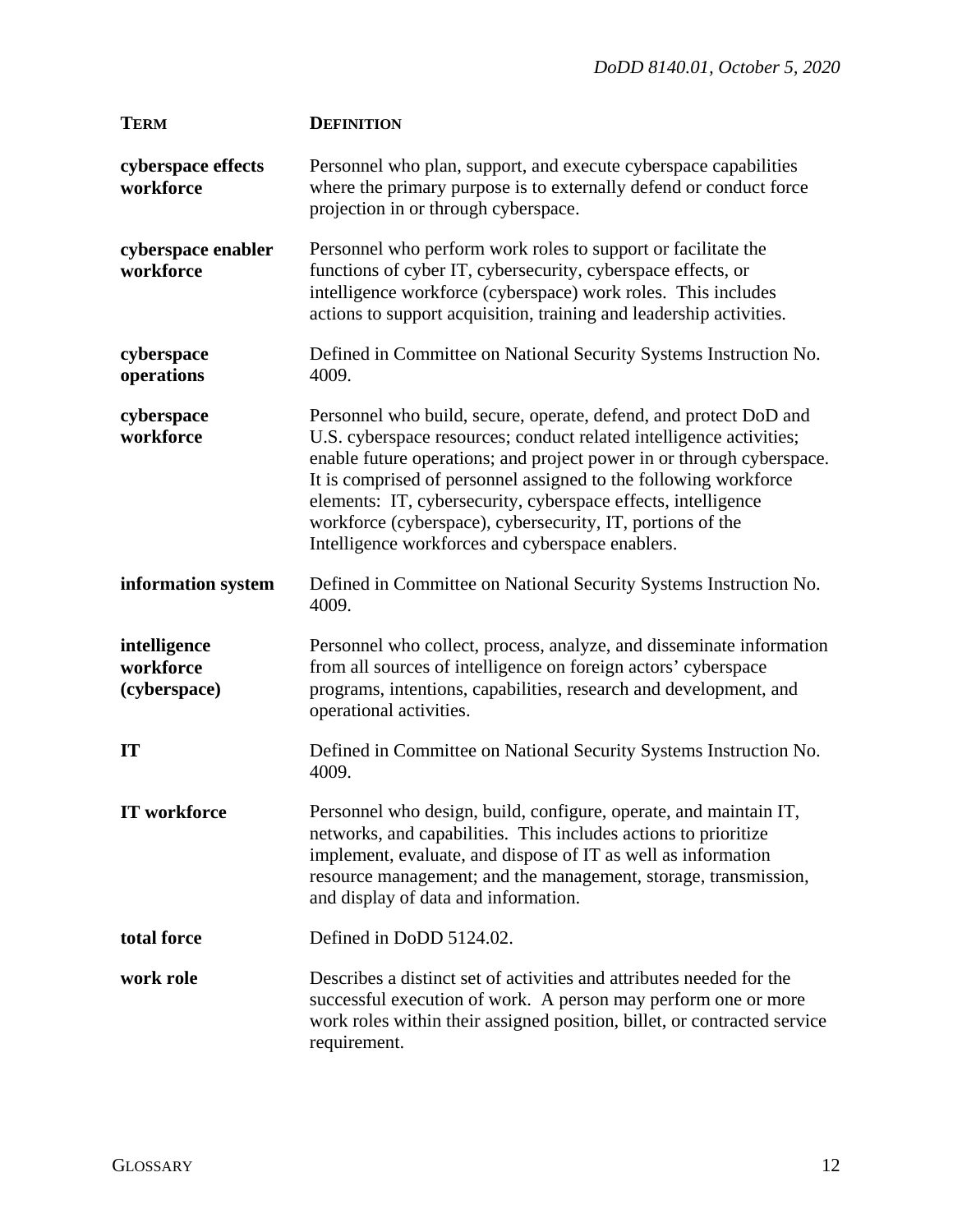#### **REFERENCES**

- <span id="page-12-0"></span>Committee on National Security Systems Instruction No. 4009, "Committee on National Security Systems (CNSS) Glossary," April 2015
- Defense Federal Acquisition Regulation Supplement, Subpart 239.71, "Security and Privacy for Computer Systems," current edition
- DoD Cyberspace Workforce Management Board Charter, current edition<sup>[1](#page-12-1)</sup>
- DoD Directive 1100.4, "Guidance for Manpower Management," February 12, 2005
- DoD Directive 1322.18, "Military Training," October 3, 2019
- DoD Directive 5111.01, "Under Secretary of Defense for Policy (USD(P))," June 23, 2020
- DoD Directive 5124.02, "Under Secretary of Defense for Personnel and Readiness (USD(P&R))," June 23, 2008
- DoD Directive 5144.02, "DoD Chief Information Officer (DoD CIO)," November 21, 2014, as amended
- DoD Directive 5205.15E, "DoD Forensic Enterprise (DFE)," April 26, 2011, as amended
- DoD Directive 5505.13E, "DoD Executive Agent (EA) for the DoD Cyber Crime Center (DC3)," March 1, 2010, as amended
- DoD Directive 8000.01, "Management of the Department of Defense Information Enterprise (DoD IE)," March 17, 2016, as amended
- DoD Instruction 1100.22, "Policy and Procedures for Determining Workforce Mix," April 12, 2010, as amended
- DoD Instruction 1336.05, "Automated Extract of Active Duty Military Personnel Records," July 28, 2009, as amended
- DoD Instruction 1400.25, Volume 711, "DoD Civilian Personnel Management System: Labor-Management Relations," February 26, 2020
- DoD Instruction 1444.02, Volume 4, "Data Submission Requirements for DoD Civilian Personnel: Workforce and Address Dynamic Records," November 5, 2013, as amended
- DoD Instruction 3115.11, "DoD Intelligence Human Capital Management Operations," January 22, 2009, as amended
- DoD Instruction 3305.09, "DoD Cryptologic Training," June 13, 2013, as amended
- DoD Manual 7730.54, Volume 1, "Reserve Components Common Personnel Data System (RCCPDS): Reporting Procedures," May 25, 2011, as amended
- Office of Personnel Management Memorandum for Chief Human Capital Officers, "Fact Sheet on Certification and Certificate Programs," August 13, 2008
- Office of the Chairman of the Joint Chiefs of Staff, "DoD Dictionary of Military and Associated Terms," current edition

 $\overline{a}$ 

<span id="page-12-1"></span><sup>1</sup> DoD Cyberspace Workforce Management Board Charter is available at

https://rmfks.osd.mil/rmf/collaboration/Component%20Workspaces/DoDCyberWorkforce/Pages/default.aspx